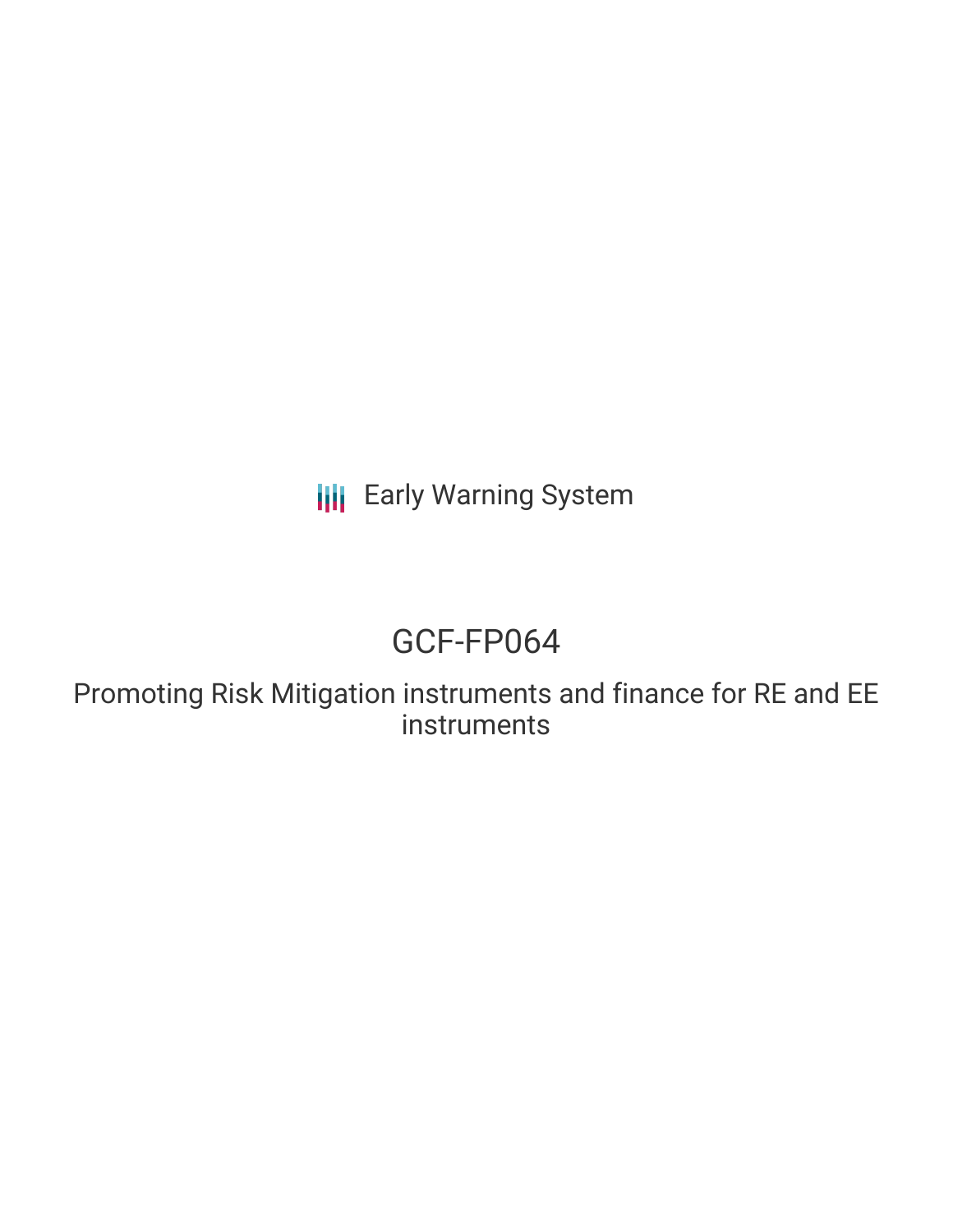

## Early Warning System Promoting Risk Mitigation instruments and finance for RE and EE instruments

#### **Quick Facts**

| <b>Countries</b>               | Argentina                |
|--------------------------------|--------------------------|
| <b>Financial Institutions</b>  | Green Climate Fund (GCF) |
|                                |                          |
| <b>Status</b>                  | Approved                 |
| <b>Bank Risk Rating</b>        | U                        |
| <b>Voting Date</b>             | 2018-03-01               |
| <b>Borrower</b>                | Government of Argentina  |
| <b>Investment Type(s)</b>      | Grant, Loan              |
| <b>Investment Amount (USD)</b> | \$103.00 million         |
| <b>Loan Amount (USD)</b>       | \$100.00 million         |
| <b>Grant Amount (USD)</b>      | $$3.00$ million          |
| <b>Project Cost (USD)</b>      | \$163.85 million         |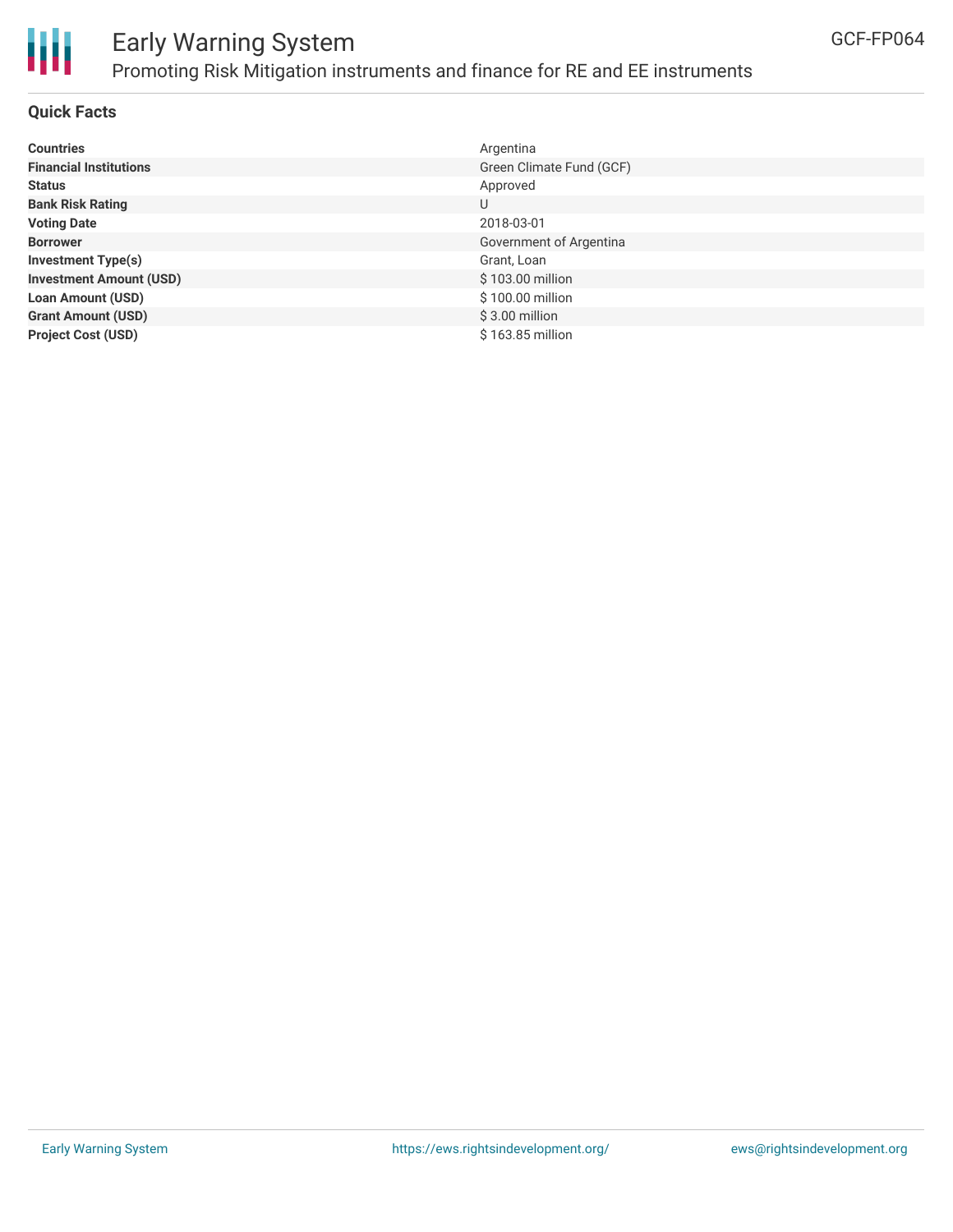



#### **Project Description**

The proposed Project aims at mobilizing concessional finance from the Green Climate Fund (GCF) to promote the efficiency in the production and use of energy in Argentina, in order to contribute to the reduction of greenhouse gas (GHG) emissions and the creation of a more conductive financing environment for investing in sustainable energy (SE) projects in the long term. GCF reimbursable resources will be channeled through a sovereign loan to the Republic of Argentina and will be executed by the Banco de Inversión y Comercio Exterior S.A.(BICE)3 , Argentina's national development bank (NDB), and blended with BICE's own resources to provide financing at adequate terms and conditions for small and medium enterprise (SME) 4 sub-projects in specific SE technologies (biomass, biogas and energy efficiency).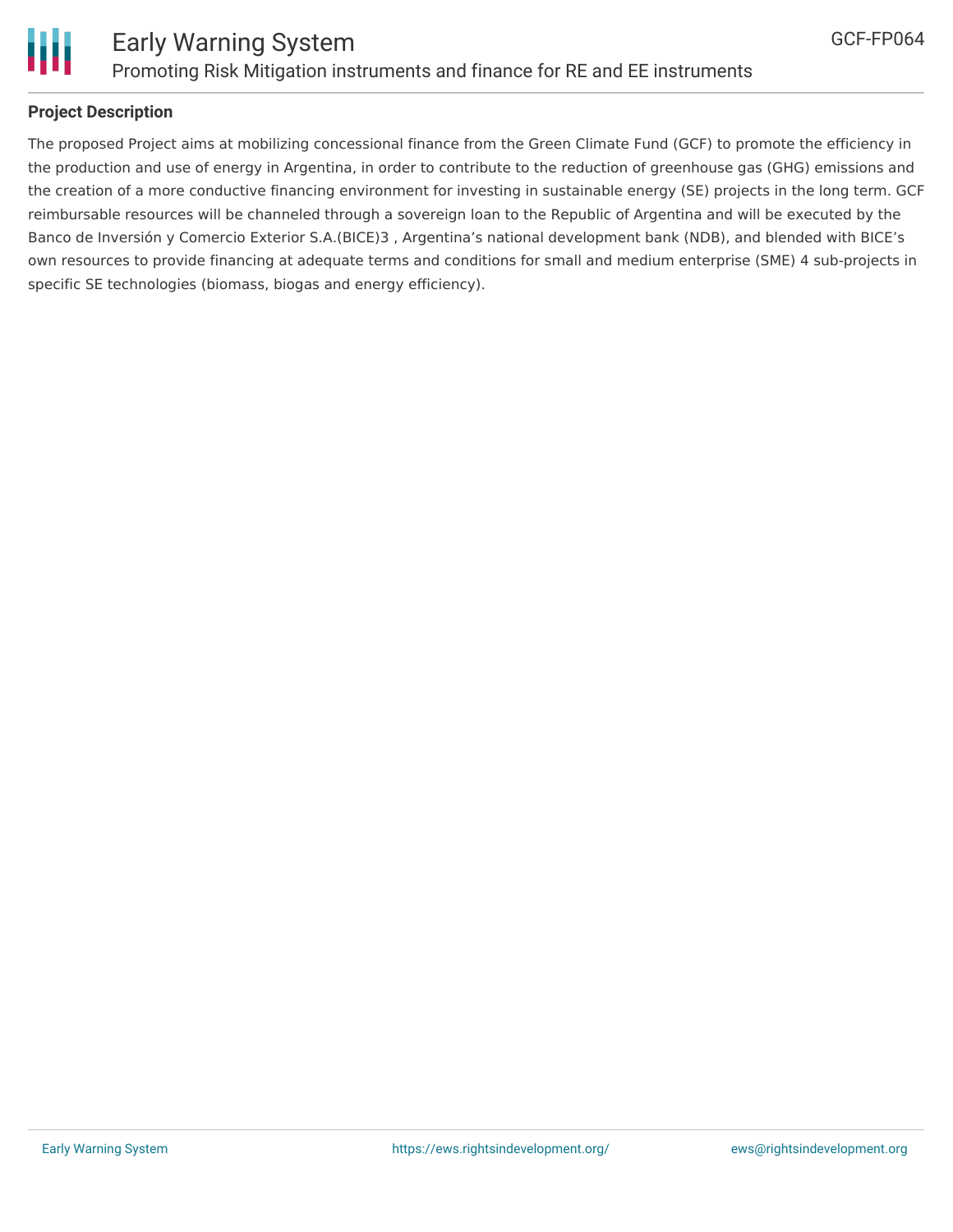

#### **Investment Description**

• Green Climate Fund (GCF)

#### **Financial Intermediary**

Financial Intermediary: A commercial bank or financial institution that receives funds from a development bank. A financial intermediary then lends these funds to their clients (private actors) in the form of loans, bonds, guarantees and equity shares. Financial intermediaries include insurance, pension and equity funds. The direct financial relationship is between the development bank and the financial intermediary.

Banco de Inversión y [Comércio](file:///actor/457/) Exterior SA (BICE) (Financial Intermediary)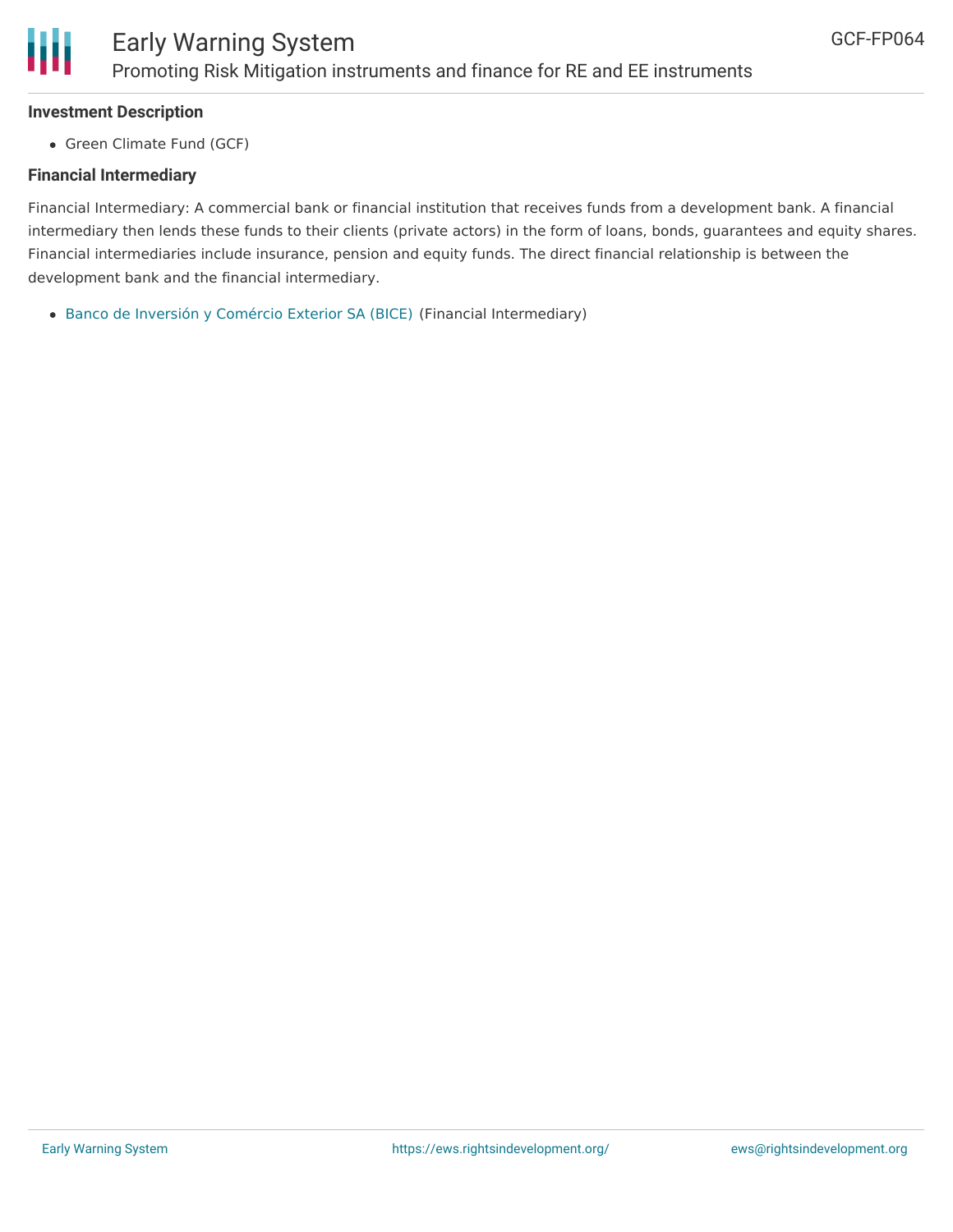

#### **Contact Information**

For more information about this project, contact:

Gloria Visconti, Climate Change Lead Specialist, Climate Change and Sustainability Division: [GLORIAV@iadb.org;](mailto:GLORIAV@iadb.org;) +1 202-623- 3360 ; 1300 New York Avenue, N.W., Washington, D.C. 20577, USA

Maria Netto, Lead Financial Markets Specialist, Capital Markets and Financial Institutions Division: [MNETTO@iadb.org](mailto:MNETTO@iadb.org); +1 202- 623-2009; 1300 New York Avenue, N.W., Washington, D.C. 20577, USA

#### **ACCESS TO INFORMATION**

Requests for project information may be submitted using the IDP Request for Information by email to: [disclosure@gcfund.org](mailto:disclosure@gcfund.org).

You can also submit an information request using this online form: <https://www.greenclimate.fund/about/disclosure/form>. Additionally, if information requested is denied, an appeal can be filed to the Information Appeals Panel: [iap@gcfund.org](mailto:iap@gcfund.org). You can learn more about the Information Appeals Panel at: <https://www.greenclimate.fund/about/disclosure/appeals>**.**

#### **ACCOUNTABILITY MECHANISM OF GREEN CLIMATE FUND**

The Independent Redress Mechanism (IRM) addresses complaints by people who believe they are negatively affected or may be affected by projects or programmes funded by the Green Climate Fund (GCF). The complainant can raise issues related to any of GCF's policies and procedures, including those relating to social and environmental issues, indigenous peoples, gender, and information disclosure, among others. If you submit a complaint to the IRM, it may seek to address the issues raised by facilitating problem solving or conducting a [compliance](https://irm.greenclimate.fund/about-the-irm/how-we-work) process. You can learn more about the Independent Redress Mechanism and how to file a complaint at <https://irm.greenclimate.fund/>.

You can access a video about the IRM (English) at: <https://youtu.be/1LanbriVhfs>.

A brochure about the IRM can be accessed in English, French, Spanish, Portuguese, Arabic, Mandarin, Mongolian, Vietnamese, Russian, Ukrainian, Korean, German, and Kiswahili at: <https://irm.greenclimate.fund/>.